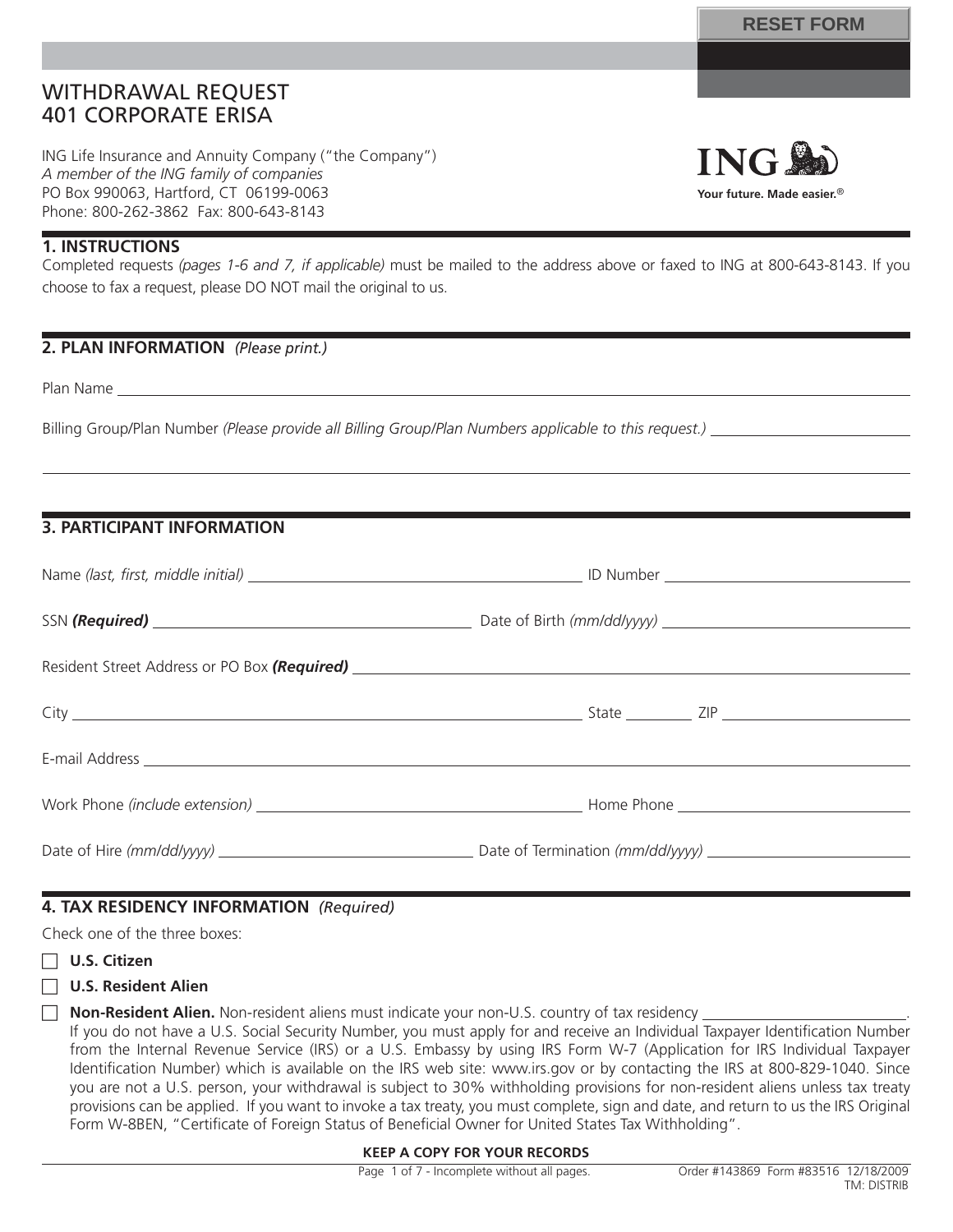| 5. REASON FOR WITHDRAWAL (Check one from either Separation from Service OR In-Service Withdrawal.)                                                                          |                           |
|-----------------------------------------------------------------------------------------------------------------------------------------------------------------------------|---------------------------|
| Some withdrawals may not be available under your Plan. See your Employer for options available to you.                                                                      |                           |
| Separation from Service (Indicate amount or percentage in section 7A.)                                                                                                      |                           |
| Termination of Employment/Retirement<br>Prior to Age 55<br>$\Box$ Between Age 55 and 591/2<br>Over Age 591/2                                                                |                           |
| $\Box$ Disability                                                                                                                                                           |                           |
| Dissolution of Plan (Employer terminating Plan, check only if advised by Employer/TPA)                                                                                      |                           |
| In-Service Withdrawal (Indicate amount or percentage in section 7B.)                                                                                                        |                           |
| $\Box$ Plan Loan                                                                                                                                                            |                           |
| $\Box$ Hardship                                                                                                                                                             |                           |
| Participant is eligible to withdraw contributions and earnings (100%)<br>Participant is eligible to withdraw contributions only (Indicate dollar amount in section 7B.)     |                           |
| □ In-Service Withdrawal<br>Prior to Age 591/2<br>$\Box$ On or after Age 591/2                                                                                               |                           |
| $\Box$ Required Minimum Distribution (RMD) (minimum age 70%)                                                                                                                |                           |
| □ Qualified Domestic Relations Order (Must be accompanied by the QDRO Certification, form number 82925 ACES ERISA.)                                                         |                           |
| $\Box$ Change of Investment Provider within same plan (For plans with multiple investment providers, split funded.)                                                         |                           |
| 6. TYPE OF WITHDRAWAL (For full withdrawals one of these must be checked.)                                                                                                  |                           |
| Cash Distribution                                                                                                                                                           |                           |
| Direct Rollover (other than a Designated Roth Account) to a 401(a), 401(k), 403(b), 457(b) governmental plan or a traditional IRA                                           |                           |
| Direct Rollover (other than a Designated Roth Account) to a Roth IRA (only applicable to 401(k), 401(a), 403(b) and 457(b)<br>$\mathsf{L}$<br>governmental plans)           |                           |
| Direct Rollover of a Designated Roth Account to: (only applicable for 401(k) and 403(b) plans)<br>$\Box$ Designated Roth Account<br><b>ING Roth IRA</b><br>Non-ING Roth IRA |                           |
| Transfer                                                                                                                                                                    |                           |
| Direct Rollover to an ING Account:                                                                                                                                          |                           |
| If choosing a direct rollover to an ING account, please select destination account(s) below:                                                                                |                           |
| <b>ING Rollover Choice</b><br><b>ING Renuity</b><br>ING Choice/SAS/Brokerage Account                                                                                        | □ ING Rollover Advantage  |
| <b>ING Pension IRA</b><br>ING Flexible Income (SPIA)<br><b>ING Fixed Design</b>                                                                                             | ING express Fixed Annuity |
| ING express Variable<br>$\Box$ ING Mutual Fund                                                                                                                              |                           |
| NOTE: For rollovers to an ING account the withdrawal request will not be processed until the new account application is received.                                           |                           |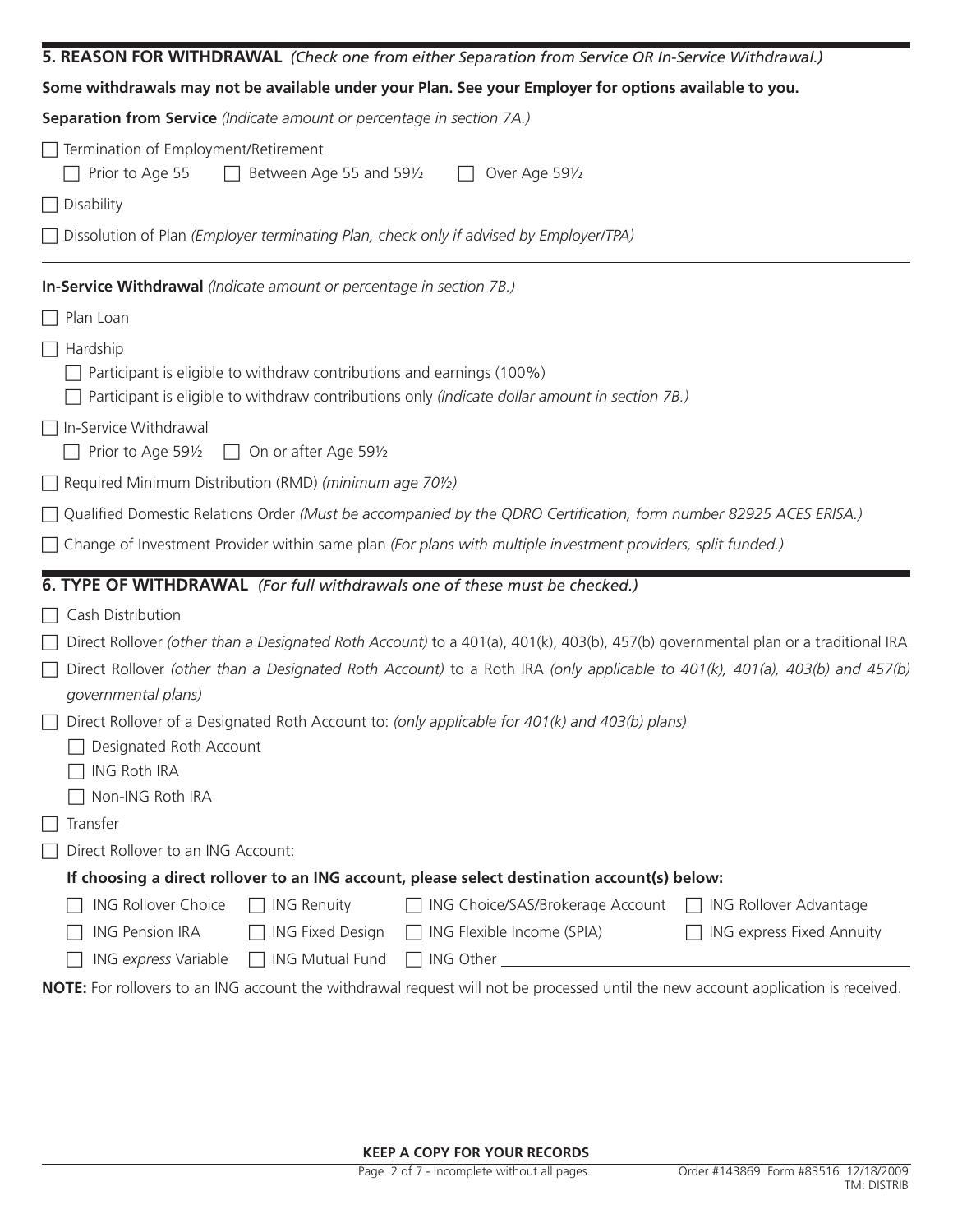# **7. WITHDRAWAL AMOUNT** *(Required to be completed by TPA or Employer.)*

# **A) Separation from Service**

**Vesting for Employee Sources:** Participant is deemed to be 100% vested in all employee sources unless noted otherwise in special instructions section. Employee sources are defined as Deferral, Roth, Rollover, Mandatory, Prior Plan Assets, and Voluntary **Contributions**.

## **Vesting for Employer Sources:**

 $\Box$  Vesting is 100% for all Employer sources

 $\Box$  Vesting is  $\Box$  % for all Employer sources

 $\Box$  Vesting varies by source as indicated below:

| Match % or \$ | Profit Sharing % or \$ | Employer Contributions % or \$ |
|---------------|------------------------|--------------------------------|
| Other: Source | Other: Source          | Other: Source                  |
| $%$ or \$     | $%$ or \$              | $%$ or \$                      |

## **Please select whether non-vested amounts should be transferred to the forfeiture account. If no selection is made, the non-vested amount will remain in the Participant account.**

 $\Box$  Transfer balance to forfeiture account

 $\Box$  Leave balance in participant account

**B) In-Service Withdrawal** *(Complete the amount or percentage to be withdrawn from each source.)*

| Deferral % or \$ | Match % or \$     | Other: Source | Amount % or \$ |  |
|------------------|-------------------|---------------|----------------|--|
|                  | Profit            |               |                |  |
| Rollover % or \$ | Sharing $%$ or \$ | Other: Source | Amount % or \$ |  |

**8. COST BASIS** *(Non-Roth after tax contributions: For rollovers, unless otherwise indicated, cost basis funds will be rolled over.)*

After Tax Contributions \$

Account Type *(example: voluntary (VL), mandatory (MN))*

# **9. ING LOAN PROGRAM** *(Complete this section ONLY if selecting Separation from Service in Section 5.)*

Participant has an outstanding loan under one of the following repayment methods in the ING Loan Program *(ING monitors the loans)*. Please check one:  $\Box$  Payroll Deduct  $\Box$  Direct Bill

**Note:** Please proceed to Section 10.

# **10. DEFAULTED LOAN INFORMATION** *(Complete this section ONLY if selecting Separation from Service in Section 5.)* Defaulted Ioan Amount  $\frac{1}{2}$   $\frac{1}{2}$   $\frac{1}{2}$   $\frac{1}{2}$   $\frac{1}{2}$   $\frac{1}{2}$  Account Type *(example: deferral, match, etc.)*

If no account type is indicated, any taxes associated with the defaulted loan amount will first be deducted from accounts associated with employee contributions. IRS Form 1099R will be issued at year-end. The amount shown above will be reported as taxable income. Based on the age indicated on this form, the amount may be subject to an additional 10% tax penalty when the Form 1040 is filed with the IRS.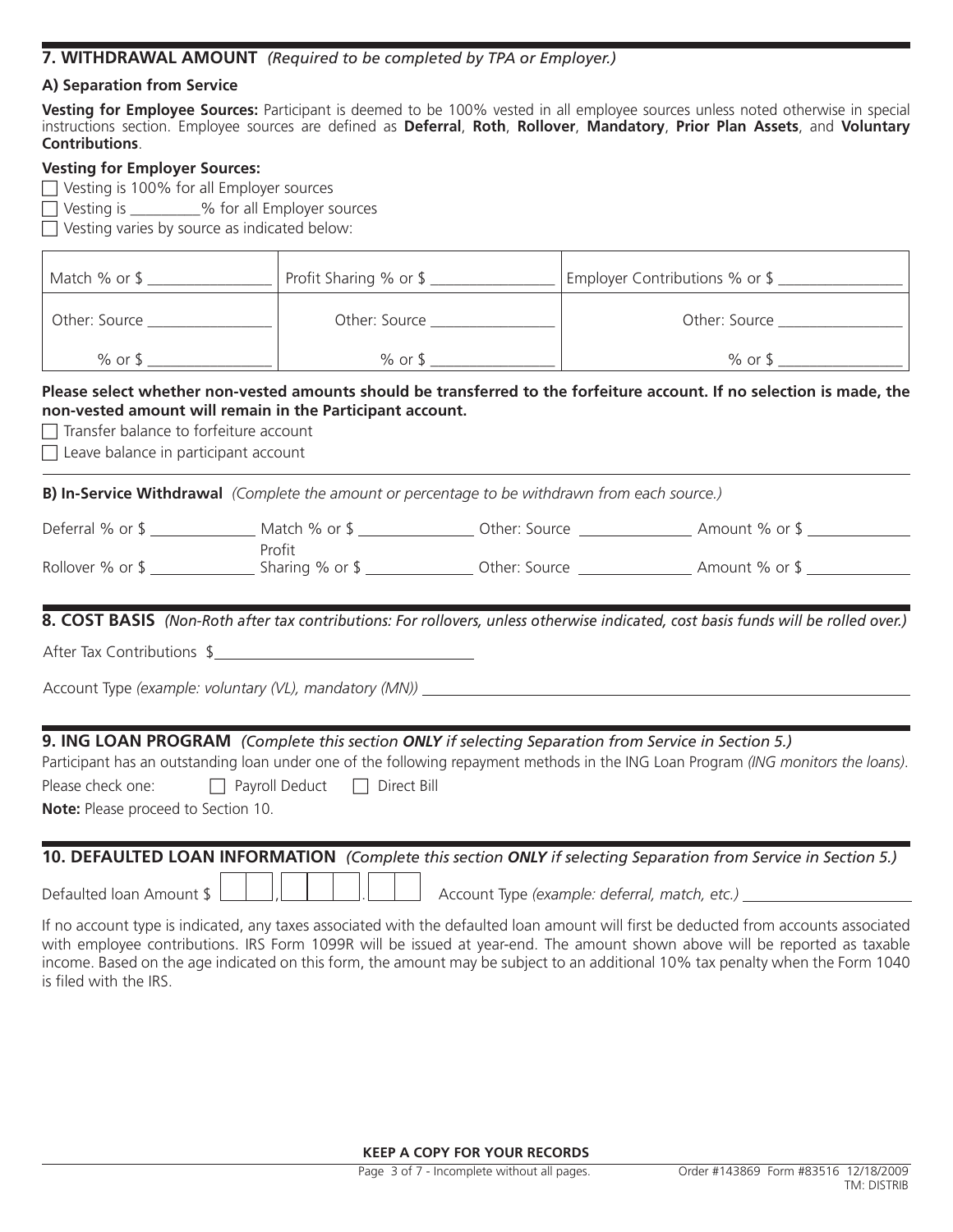# **11. TAX WITHHOLDING**

Please indicate whether or not federal/state income taxes should be withheld from payments. Regardless of whether or not you elect to have federal/state income taxes withheld, you are liable for those taxes on the taxable portion of the benefits. You may also be subject to tax penalties under the Estimated Tax Payment rules. You are advised to seek the advice of a qualified tax advisor prior to making this election. **If subject to mandatory eligible rollover distribution, 20% withholding will be applied.**

# Federal Withholding

- F I want federal income tax of 10% withheld from this payment. *(Applicable to non-eligible rollover distribution requests such as Hardship and Required Minimum Distribution (RMD).)*
- F I understand mandatory federal income tax of 20% will be withheld from this payment. *(Applicable to eligible rollover distribution requests such as Termination and In-Service Withdrawals.)*

 $\Box$  I do not want federal income tax withheld from this payment.

 $\Box$  I have read the withholding notice and elect to have additional income tax withheld of \$ *(In order to honor additional withholding, a W-4P is required. A W-4P may be obtained from the IRS web site at www.irs.gov or by contacting the IRS at 800-829-1040.)*

## **DEFAULT: If no election is made, standard federal income tax withholding will occur applicable to your type of distribution.**

# State Withholding

State income tax withholding may be withheld from your distribution. Certain states base your withholding election on your federal withholding election. *(See attached State Income Tax Withholding Notification.)* In the event you live in one of those states, your distribution will be subject to state income tax withholding.

My residence state for tax purposes is:

If these payments are exempt from mandatory state income tax withholding:

- $\Box$  I want state income tax withheld from this payment in the amount of \$
- F I do not want state income tax withheld from this payment. (*Please complete the attached State Income Tax Withholding Notifi cation form, if applicable.*)

# **DEFAULT: If no election is made, state income tax withholding will occur, if applicable.**

**NOTE:** If your residence state for tax purposes is Virginia, you must submit VA-W4P to opt out of state withholding. Otherwise, state tax will be withheld. If you are a resident of California or Oregon, and you are electing to not have state income tax withheld, your signature is mandatory.

**12. SPECIAL INSTRUCTIONS** *(Please indicate special instructions or circumstances unique to your individual request below.)*

## **13. PAYMENT AND MAILING INFORMATION** *(Check one only. If not indicated, check will be made payable to and mailed to the Participant.)*

| Mail to Participant to address indicated in section 3 (Payment will be received within 10 business days after funds released from ING.)<br>Internal Rollover to ING Account<br>Mail to new Financial Institution at the address listed below<br>Mail to Employer (Check will be made payable to Participant.)<br>Rollover/Transfer/Exchange<br>$\perp$<br>Rollover/Transfer of Roth after-tax amounts<br>Mail to Alternate Address (Only allowed for QDRO payments or transfers/rollovers/exchanges to other carriers.) |                                                                                                                                                          |
|-------------------------------------------------------------------------------------------------------------------------------------------------------------------------------------------------------------------------------------------------------------------------------------------------------------------------------------------------------------------------------------------------------------------------------------------------------------------------------------------------------------------------|----------------------------------------------------------------------------------------------------------------------------------------------------------|
|                                                                                                                                                                                                                                                                                                                                                                                                                                                                                                                         |                                                                                                                                                          |
| Send check to service and the service of the service of the service of the service of the service of the service of the service of the service of the service of the service of the service of the service of the service of t                                                                                                                                                                                                                                                                                          |                                                                                                                                                          |
| Address (# & street/PO box)                                                                                                                                                                                                                                                                                                                                                                                                                                                                                             |                                                                                                                                                          |
| City <b>Community</b> City <b>Community</b> City <b>Community</b> City <b>Community</b> Community Community Community Community Community Community Community Community Community Community Community Community Community Community Community Comm                                                                                                                                                                                                                                                                      | ZIP A CONTROLLER CONTROLLER CONTROLLER<br>State and the state of the state of the state of the state of the state of the state of the state of the state |
| Please mail a separate check to my Roth account. (If this box is not checked, one check will be mailed for all applicable amounts.)<br>$\Box$                                                                                                                                                                                                                                                                                                                                                                           |                                                                                                                                                          |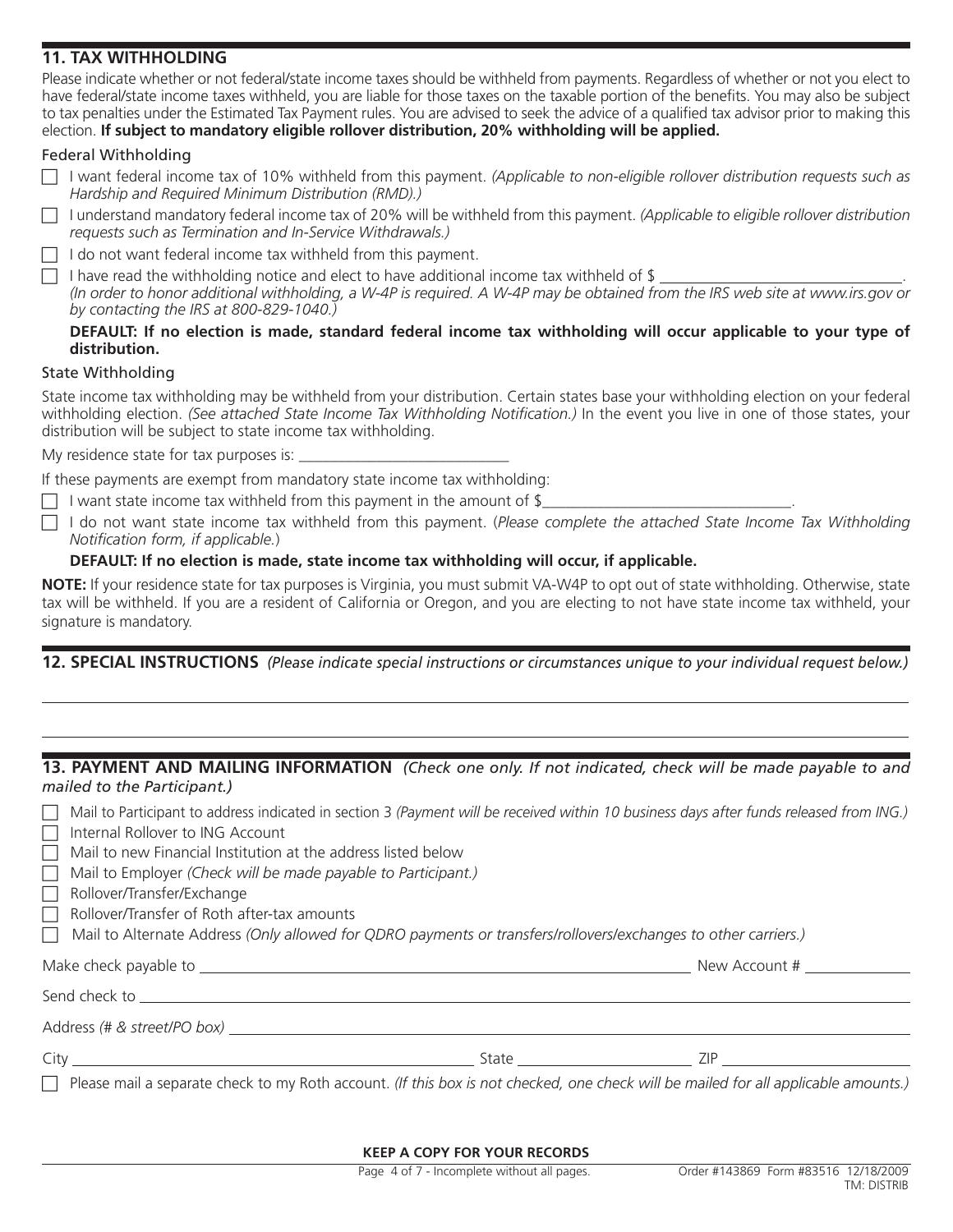## **14. ELECTRONIC FUND TRANSFER** *(Choosing this option will result in more timely access to your funds.)*

By completing this section, I authorize ING to initiate an electronic funds transfer (EFT). Take advantage of a convenient method to have your distribution electronically deposited into your bank account. The electronic deposit is immediately available for use once the transfer is completed. The Company does not charge you for this service, the payment is typically completed within 3-4 business days.

Please verify the correct ABA routing number with your bank. If the electronic deposit cannot be completed using the information provided below, we will issue and mail a check to the Participant.

### **The EFT information must be clear and complete. If we are unable to read the instructions, in order to expedite the request, the payment will be made by check.**

- EFT will not deposit to a third party account.
- EFT cannot be made outside of the U.S.

Please indicate whether this is a  $\Box$  Checking or  $\Box$  Savings Account

Account Holder(s) as it is registered at your bank

| Bank Account # 2008 and 2008 and 2008 and 2008 and 2008 and 2008 and 2008 and 2008 and 2008 and 2008 and 2008 and 2008 and 2008 and 2008 and 2008 and 2008 and 2008 and 2008 and 2008 and 2008 and 2008 and 2008 and 2008 and |  |
|-------------------------------------------------------------------------------------------------------------------------------------------------------------------------------------------------------------------------------|--|
|                                                                                                                                                                                                                               |  |

# **15. IF ING HAS QUESTIONS REGARDING THIS WITHDRAWAL REQUEST**

| Please Contact: |       |
|-----------------|-------|
| Name            | Phone |
| E-mail Address  |       |

# **16. TAXPAYER CERTIFICATION**

## **Under penalties of perjury, I certify that:**

- 1. The number on this form is my correct taxpayer identification number; and
- 2. I am not subject to backup withholding because (a) I am exempt from backup withholding or (b) I have not been notified by the Internal Revenue Service (IRS) that I am subject to backup withholding as a result of a failure to report all interest or dividends or  $(c)$  the IRS has notified me that I am no longer subject to backup withholding; and
- 3. I am a U.S. citizen or other U.S. person (including U.S. resident alien).
- $\Box$  I am a non-resident alien and the Taxpayer Certification language included in this form does not apply to me.

# **17. PARTICIPANT AUTHORIZED SIGNATURE AND TAX WITHHOLDING**

The Company is required to provide this notice to you at least 30 days, but no more than 180 days, before the date of distribution. You have the right to consider whether to elect a direct rollover for at least 30 days after the notice is provided. Your Employer's retirement program may provide that by completing and returning the distribution request in less than 30 days if you elect to waive the 30-day requirement. This would mean that you do not wish to wait 30 days before reviewing your requested distribution. The Special Tax Notice, a more complete written explanation of these rules, is available at **www.ingretirementplans.com/taxnotice** or call 800-232-5422.

### **I certify that I understand the Special Tax Notice regarding the application of the 20% federal income tax withholding to certain Plan payments and, if applicable, waive the 30-day notice requirement.**

## The Internal Revenue Service does not require your consent to any provision of this document other than the certifications **required to avoid backup withholding.**

Participant/Alternate Payee Signature **Date Access 2006** 2012 12:38 2014 2016 2017 2018 2019 2018 2019 2019 2018 Participant/Alternate Payee SSN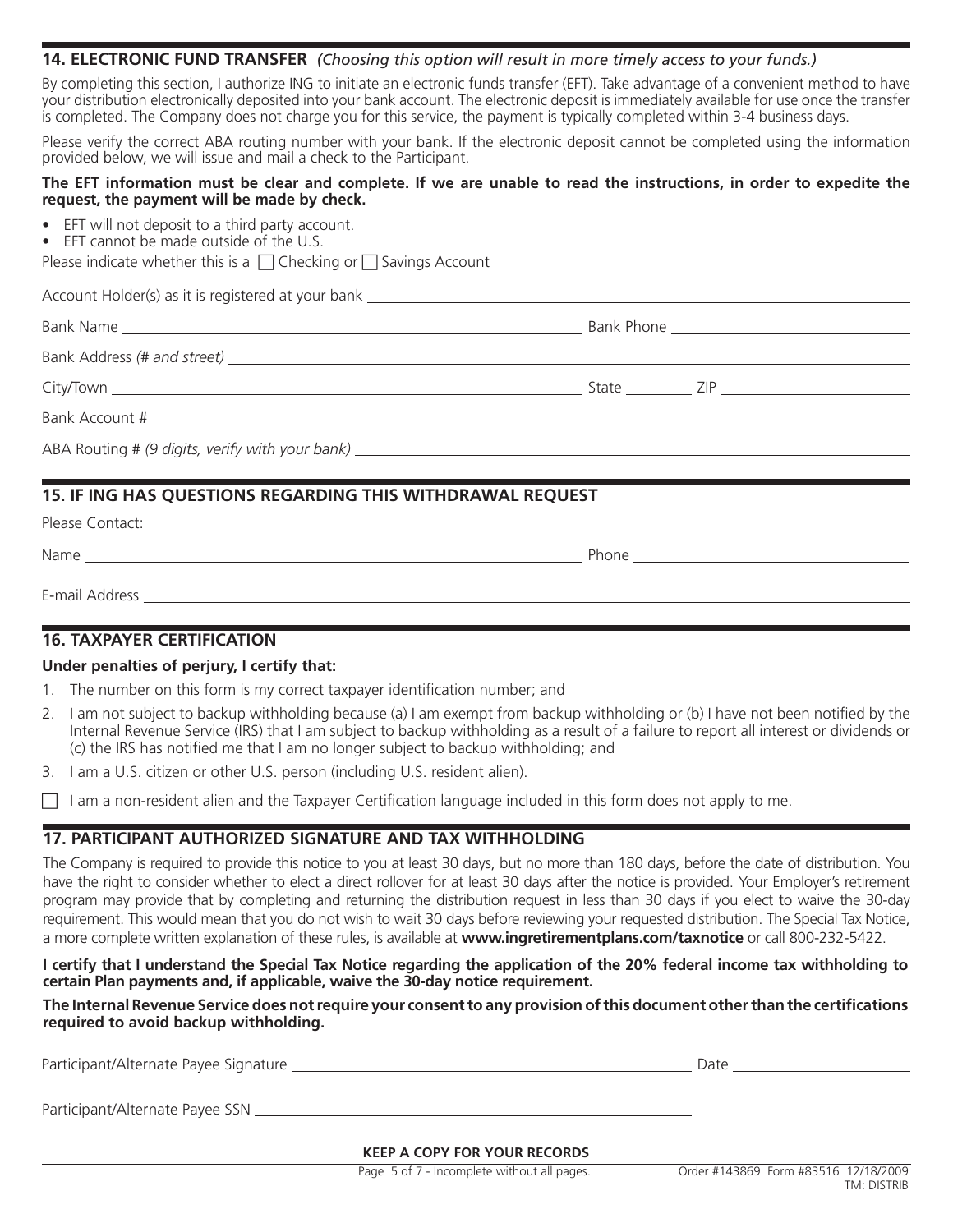## **18. THIRD PARTY ADMINISTRATOR (TPA) FEE** *(Check will be made payable and mailed to the TPA.)*

TPA Fee Amount \$

F From Participant Account Account Type *(example: deferral, match, etc.)*

F From Forfeiture Account Account Type *(example: deferral, match, etc.)*

The Third Party Administrator for the Plan identified above has recorded this withdrawal in their records for this plan.

# **19. THIRD PARTY ADMINISTRATOR AUTHORIZED SIGNATURE AND CERTIFICATION**

This section must be completed if required by the Employer.

I am employed as a Third Party Administrator of the Plan identified above and certify the following:

- I have read and agree to the terms of the requested withdrawal;
- I have verified the Participant's eligibility for such withdrawal and have not relied solely on information provided by the Participant in this form in order to make this determination;
- The requested benefits are permitted in accordance with the terms of the Plan document; and
- The information provided in this document is complete and accurate to the best of my knowledge. If any information provided by the Participant to the Company is in conflict with the information provided by me to the Company, I acknowledge that the Company will rely conclusively on the information provided by me.

Name of TPA Firm **Name of TPA** Firm  $\sim$ 

Authorized Signer Name *(Please print.)*

Signature Date

**20. TRUSTEE OR NAMED FIDUCIARY'S AUTHORIZED SIGNATURE AND CERTIFICATION**

I am a Trustee or Named Fiduciary of the Plan identified above and certify the following:

- a) The requested benefits are permitted by the Plan;
- b) For a return of contributions, I certify that the contributions may be returned to the Employer and that the reason for such return meets the requirements of IRS Revenue Ruling 91-4 and ERISA Section 403(c)(2);
- c) For withdrawals made to pay Plan expenses, I have determined in my fiduciary capacity that the service requested was necessary, has been provided at a reasonable expense to the plan; and the payment of such expense from Plan assets is permissible under the terms of the Plan;
- d) If the Plan requires Spousal Consent for the withdrawal, it has been secured in a separate document including any additional certifications;
- e) If the Participant's signature has been obtained in a separate document, the Participant has received from the Trustee or Named Fiduciary the Special Tax Notice regarding application of federal income tax withholding to certain Plan payments; the Participant's withholding elections for state and federal income tax purposes, where applicable, have been obtained in a separate document along with the IRS Form Substitute W-9 and if applicable waive the 30-day notice requirement;
- f) If this form is not received in Good Order, it may be returned for correction and processed upon resubmission in Good Order at our designated location. For purposes of calculating the amount to be withdrawn, the value of the individual account will be determined after the close of business of the New York Stock Exchange (NYSE) on the date of Good Order. A valuation date is any normal business day, Monday through Friday, that the NYSE is open; and
- g) I have read and agree to the terms and conditions of the requested withdrawal and certify that the information stated above is true and complete. I further understand that the Company may rely conclusively on these certifications in processing the requested benefits above and that, in the case of any conflicting information, the Company is entitled to rely exclusively on the information contained in this Withdrawal Request. If appropriate, the information shown on this form has been reviewed with the Third Party Administrator.
- h) I have modified my plan document in reference to the Pension Protection Act of 2006 ("PPA") as needed.

| Trustee or Named Fiduciary (Please print.)         | Date (Required) |
|----------------------------------------------------|-----------------|
| Trustee or Named Fiduciary<br>Signature (Required) | Daytime Phone   |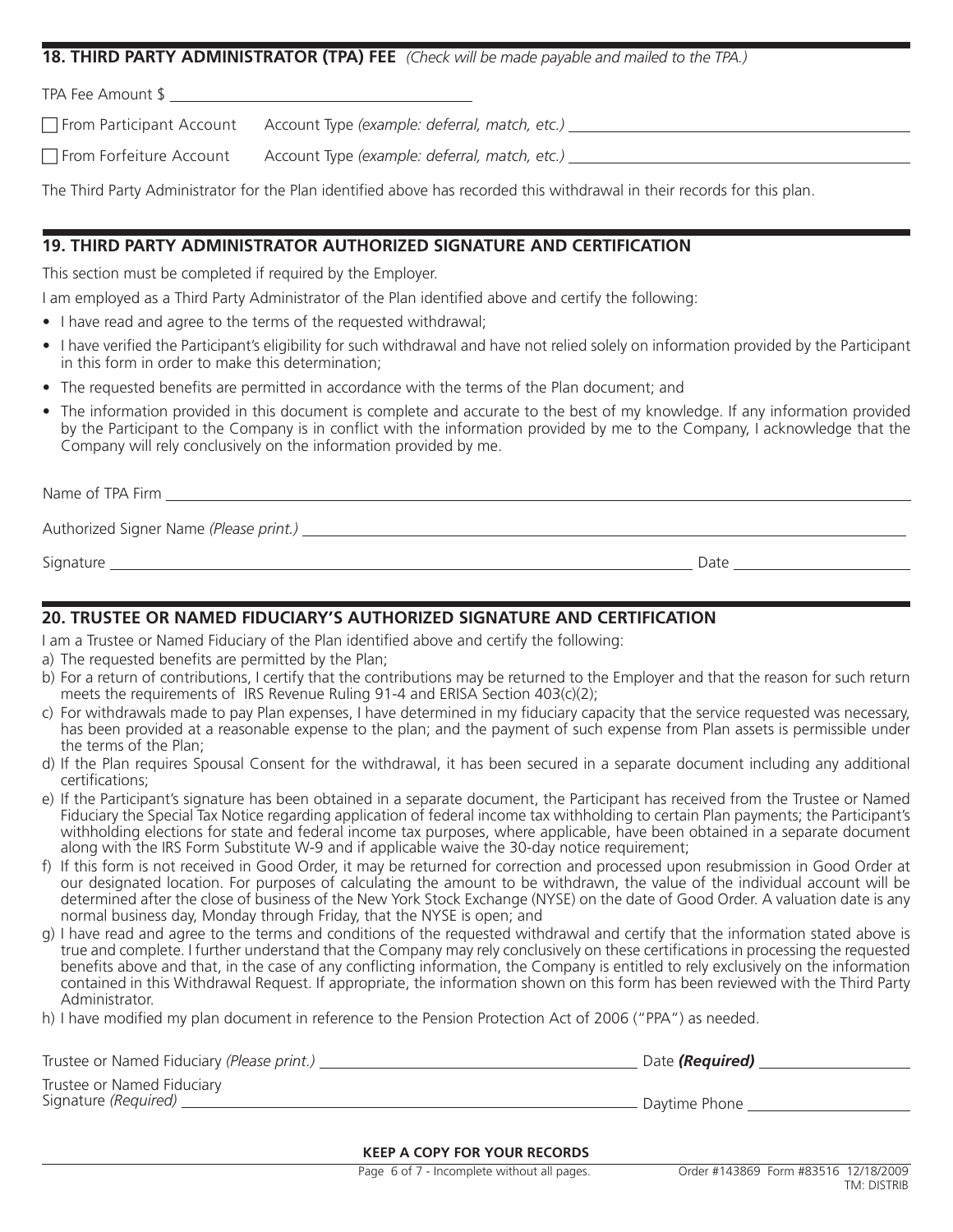# STATE INCOME TAX WITHHOLDING NOTIFICATION 401, 403(b), 408 and Governmental 457 Plan Distribution



# **NOTIFICATION**

If you are a resident of Arkansas, California, Delaware, Iowa, Kansas, Maine, Maryland<sup>1</sup>, Massachusetts, Nebraska<sup>1</sup>, North Carolina<sup>2</sup>, Oklahoma, Oregon, Vermont, or Virginia<sup>1</sup>, your state requires state income tax withholding on the taxable portion of your distribution from your 401, 403(b), 408 Individual Retirement or Governmental 457 Plan. This state income tax withholding is in addition to the mandatory 20% (or, in some cases, elected 10%) federal income tax withholding. Please note, when a state cost basis differs from federal, the federal cost basis will be used in determining taxability for state income tax withholding purposes.

- If you are a resident of **California** or **Oregon**, state income tax withholding will be calculated **unless** you complete the bottom portion of this form indicating your election "out" of state income tax withholding, and return it to us with, and to the same designated location as, your Withdrawal Request.
- **•** If you are a resident of Arkansas, Delaware, Iowa, Kansas, Maine, Maryland<sup>1</sup>, Massachusetts, Nebraska<sup>1</sup>, North Carolina<sup>2</sup>, **Oklahoma**, or **Vermont**, state income tax withholding will be automatically calculated as these states do not allow an election "out" of state income tax withholding when federal income tax withholding applies.
- If you are a resident of **Virginia**<sup>1</sup>, state income tax withholding will be calculated automatically unless you meet certain income criteria and claim an exemption from withholding. To claim an exemption for Virginia, complete Form VA-4P (obtained from the Virginia Department of Taxation), and return the appropriate form to us with, and to the same designated location as, your Withdrawal Request.

*1 Maryland, Nebraska and Virginia state income tax are not applicable to 408 Plans. 2 North Carolina does not apply to distributions from NC state and local government or federal retirement systems for those vested as of 8/12/89.*

# **PAYEE/ACCOUNT HOLDER ELECTION** *(Do not submit this form if you want state income tax to be withheld.)*

I elect to have **no state income tax withheld** from this distribution and I am a resident of *(check one)*:

 $\Box$  California  $\Box$  Oregon

Payee/Account Holder Signature Date (*mm/dd/yyyy*)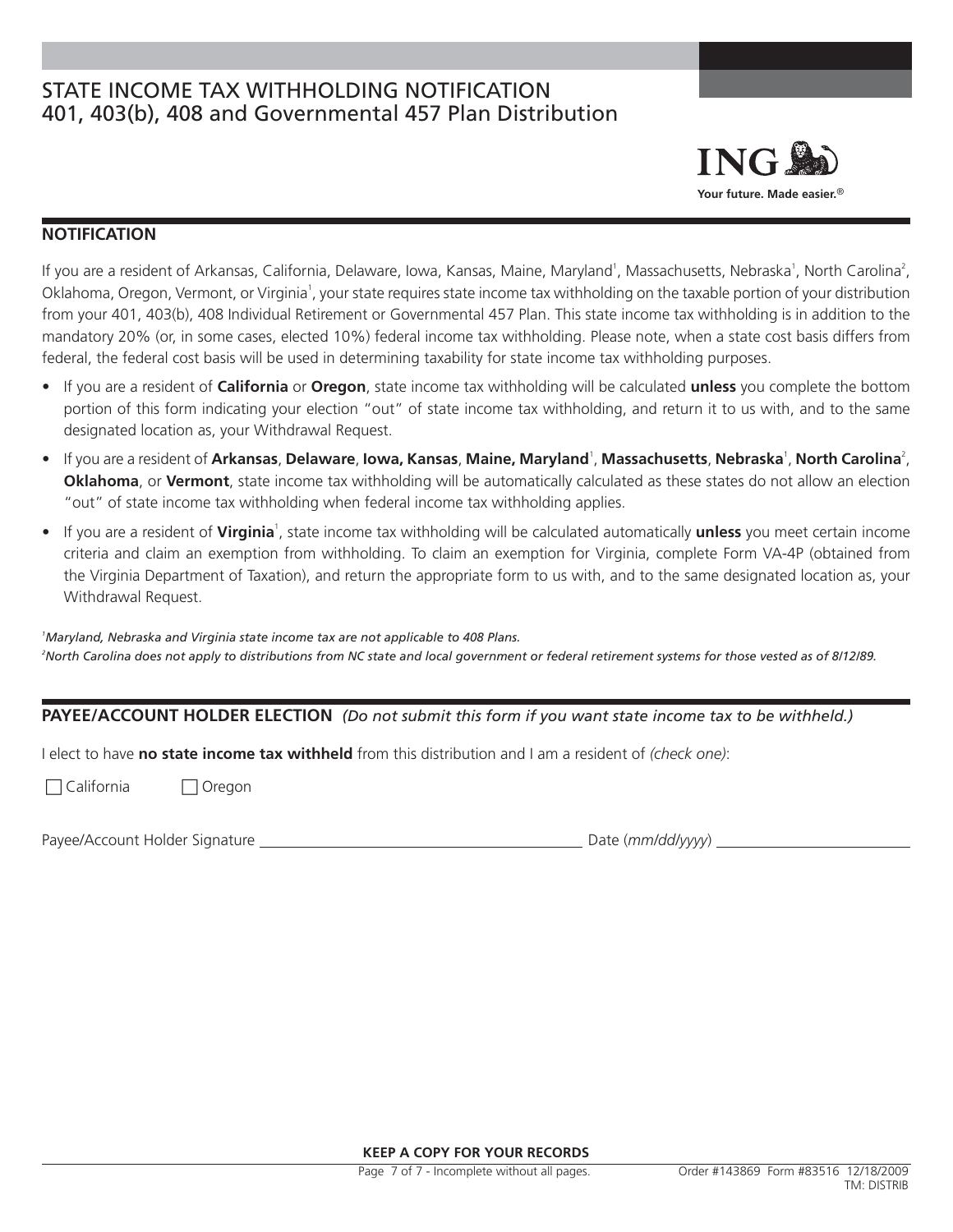# NOTICE OF YOUR RIGHT TO DEFER DISTRIBUTION

ING Life Insurance and Annuity Company ("ILIAC") ING Institutional Plan Services, LLC ("IIPS") *Members of the ING family of companies* PO Box 990063 Hartford, CT 06199-0063



The Rules under Section 411(a) of the Internal Revenue Code require the delivery of this notice prior to the payment of distributions from 401(k) and other retirement plans subject to ERISA. If you are a participant in a non-ERISA plan, this notice is not legally required, but still provides important information that merits your consideration.

You may elect to (1) leave the assets in your Plan account until a later date *(subject to IRS minimum distribution requirements)*, (2) take a distribution of your assets from your Plan account, or (3) roll over your assets from your Plan account to another retirement plan vehicle (including an IRA). When considering which alternative is best for you, you should consider the economic consequences which include evaluating any new investment options available to you if you move your account monies and the respective investment fees and expenses associated with any new investment option.

If you elect to take a distribution and not roll the assets over from your Plan account to an IRA or other retirement plan, you typically lose the opportunity to continue accumulating earnings on your plan account on a tax-deferred basis *(tax-free for Roth contributions)* for retirement. This means that by taking a cash distribution now and being taxed on it, you potentially may end up with lower retirement income even if you invest the after tax distribution.

Information on administrative fees and transactional fees assessed to your Plan account can be obtained from the following documents *(Note: not all documents may apply to you)*:

- Summary Plan Description (SPD) for ERISA plans,
- Enrollment kit,
- Prospectus summary,
- Disclosure booklet, or
- Your individual contract.

To request a copy of the SPD, disclosure booklet and enrollment kit, call your local ING representative, your employer or plan administrator. To request a copy of the prospectus summary and individual contract, call the Customer Contact Center, using the toll-free number provided to you in your distribution package or on your ING statement of account. Administrative and transactional fees assessed on your Plan account will be reflected on your ING statement of account.

Information on the investment options available to you under the Plan today, including related fees or expenses, can be obtained from the Fund Performance and Fund Fact Sheets available online through ING Access at www.ingretirementplans.com or by calling us.

To learn more about your distribution options under the Plan please call us. To inquire about the tax consequences of each option, please contact a professional tax advisor.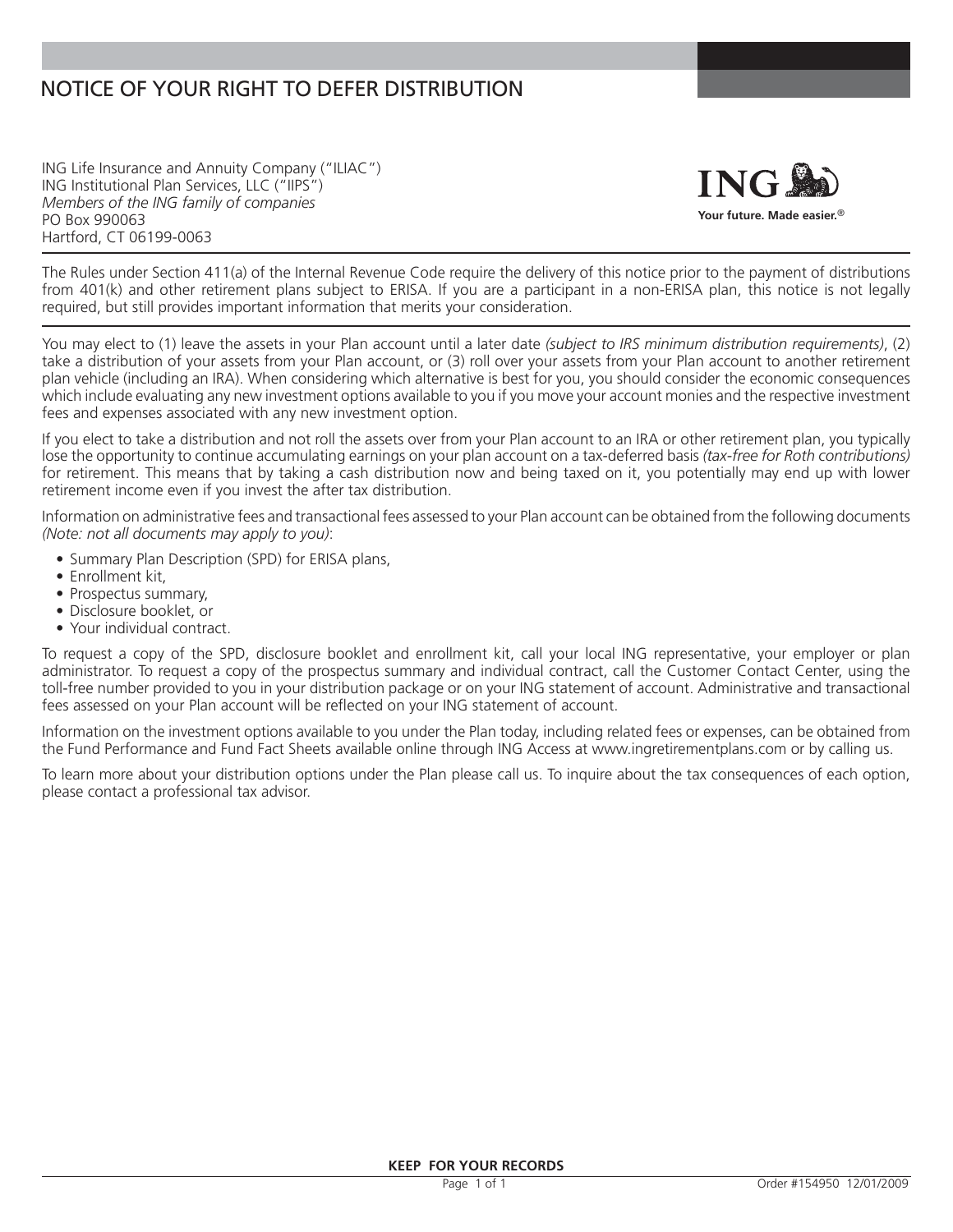# SPECIAL TAX NOTICE REGARDING PAYMENTS FROM AN ACCOUNT OTHER THAN A DESIGNATED ROTH ACCOUNT

ING Life Insurance and Annuity Company ("ILIAC") ING Institutional Plan Services, LLC ("IIPS") *Members of the ING family of companies* PO Box 990063 Hartford, CT 06199-0063



# **YOUR ROLLOVER OPTIONS**

You are receiving this notice because all or a portion of a payment you are receiving is eligible to be rolled over to an IRA or an employer plan. This notice is intended to help you decide whether to do such a rollover.

*This notice describes the rollover rules that apply to payments from the Plan that are not from a designated Roth account* (a type of account with special tax rules in some employer plans). If you also receive a payment from a designated Roth account in the Plan, see page 5 for that payment, and the Plan administrator or the payor will tell you the amount that is being paid from each account.

Rules that apply to most payments from a plan are described in the "General Information About Rollovers" section. Special rules that only apply in certain circumstances are described in the "Special Rules and Options" section.

# **GENERAL INFORMATION ABOUT ROLLOVERS**

### **How can a rollover affect my taxes?**

You will be taxed on a payment from the Plan if you do not roll it over. If you are under age 59½ and do not do a rollover, you will also have to pay a 10% additional income tax on early distributions (unless an exception applies). However, if you do a rollover, you will not have to pay tax until you receive payments later and the 10% additional income tax will not apply if those payments are made after you are age 59½ (or if an exception applies).

#### **Where may I roll over the payment?**

You may roll over the payment to either an IRA (an individual retirement account or individual retirement annuity) or an employer plan (a tax-qualified plan, section 403(b) plan, or governmental section 457(b) plan) that will accept the rollover. The rules of the IRA or employer plan that holds the rollover will determine your investment options, fees, and rights to payment from the IRA or employer plan (for example, no spousal consent rules apply to IRAs and IRAs may not provide loans). Further, the amount rolled over will become subject to the tax rules that apply to the IRA or employer plan.

### **How do I do a rollover?**

There are two ways to do a rollover. You can do either a direct rollover or a 60-day rollover.

*If you do a direct rollover,* the Plan will make the payment directly to your IRA or an employer plan. You should contact the IRA sponsor or the administrator of the employer plan for information on how to do a direct rollover.

*If you do not do a direct rollover,* you may still do a rollover by making a deposit into an IRA or eligible employer plan that will accept it. You will have 60 days after you receive the payment to make the deposit. If you do not do a direct rollover, the Plan is required to withhold 20% of the payment for federal income taxes (up to the amount of cash and property received other than employer stock). This means that, in order to roll over the entire payment in a 60-day rollover, you must use other funds to make up for the 20% withheld. If you do not roll over the entire amount of the payment, the portion not rolled over will be taxed and will be subject to the 10% additional income tax on early distributions if you are under age 59½ (unless an exception applies).

### **How much may I roll over?**

If you wish to do a rollover, you may roll over all or part of the amount eligible for rollover. Any payment from the Plan is eligible for rollover, except:

- Certain payments spread over a period of at least 10 years or over your life or life expectancy (or the lives or joint life expectancy of you and your beneficiary)
- Required minimum distributions after age 70<sup>1</sup>/<sub>2</sub> (or after death)
- Hardship distributions
- **ESOP** dividends
- Corrective distributions of contributions that exceed tax law limitations
- Loans treated as deemed distributions (for example, loans in default due to missed payments before your employment ends)
- Cost of life insurance paid by the Plan
- Contributions made under special automatic enrollment rules that are withdrawn pursuant to your request within 90 days of enrollment
- Amounts treated as distributed because of a prohibited allocation of S corporation stock under an ESOP (also, there will generally be adverse tax consequences if you roll over a distribution of S corporation stock to an IRA).

The Plan administrator or the payor can tell you what portion of a payment is eligible for rollover.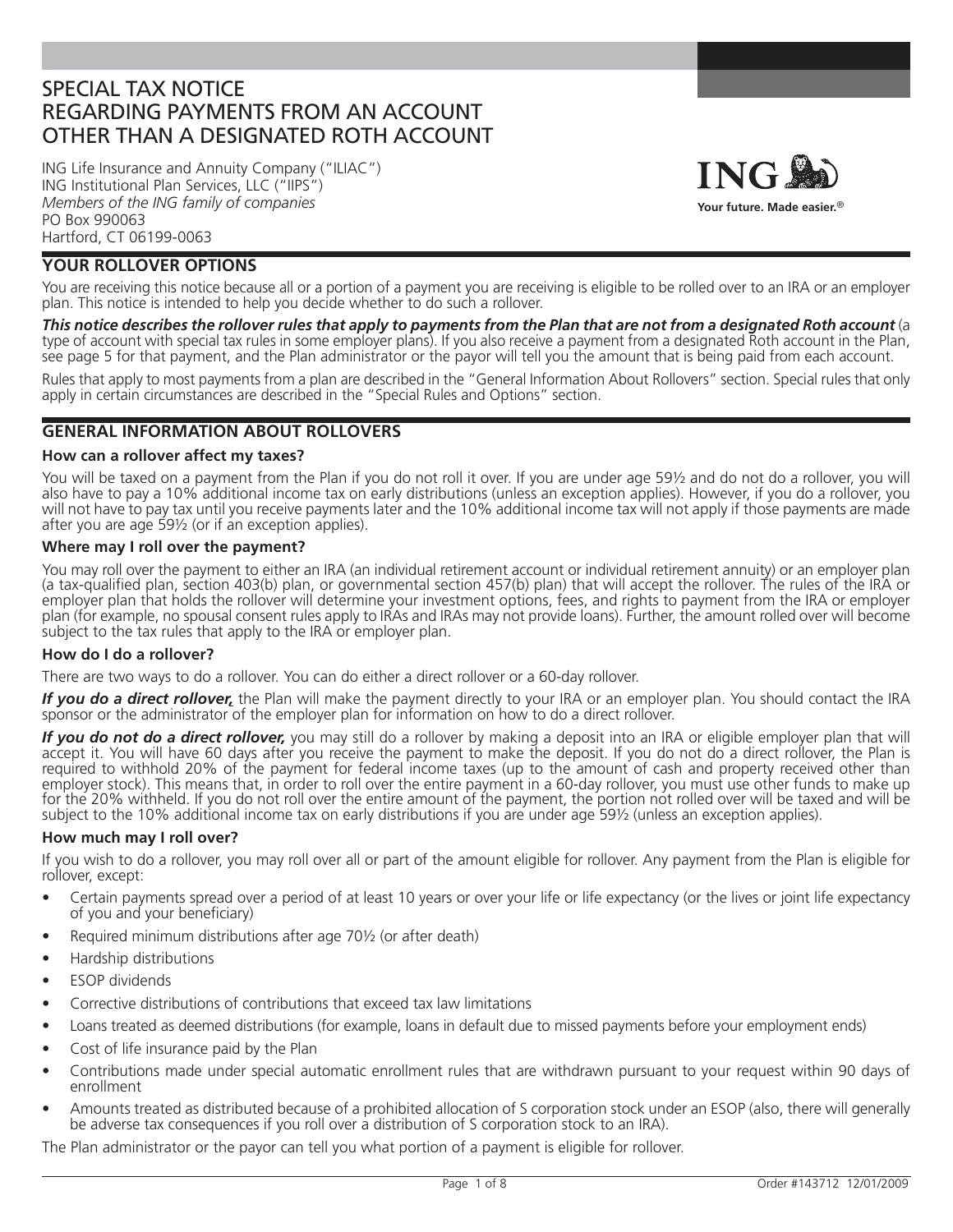# **GENERAL INFORMATION ABOUT ROLLOVERS** *(Continued)*

# **If I don't do a rollover, will I have to pay the 10% additional income tax on early distributions?**

If you are under age 59½, you will have to pay the 10% additional income tax on early distributions for any payment from the Plan (including amounts withheld for income tax) that you do not roll over, unless one of the exceptions listed below applies. This tax is in addition to the regular income tax on the payment not rolled over.

The 10% additional income tax does not apply to the following payments from the Plan:

- Payments made after you separate from service if you will be at least age 55 in the year of the separation
- Payments that start after you separate from service if paid at least annually in equal or close to equal amounts over your life or life expectancy (or the lives or joint life expectancy of you and your beneficiary)
- Payments from a governmental defined benefit pension plan made after you separate from service if you are a public safety employee and you are at least age 50 in the year of the separation
- Payments made due to disability
- Payments after your death
- Payments of ESOP dividends
- Corrective distributions of contributions that exceed tax law limitations
- Cost of life insurance paid by the Plan
- Contributions made under special automatic enrollment rules that are withdrawn pursuant to your request within 90 days of enrollment
- Payments made directly to the government to satisfy a federal tax levy
- Payments made under a qualified domestic relations order (QDRO)
- Payments up to the amount of your deductible medical expenses
- Certain payments made while you are on active duty if you were a member of a reserve component called to duty after September 11, 2001 for more than 179 days
- Payments of certain automatic enrollment contributions requested to be withdrawn within 90 days of the first contribution.

## **If I do a rollover to an IRA, will the 10% additional income tax apply to early distributions from the IRA?**

If you receive a payment from an IRA when you are under age 59½, you will have to pay the 10% additional income tax on early distributions from the IRA, unless an exception applies. In general, the exceptions to the 10% additional income tax for early distributions from an IRA are the same as the exceptions listed above for early distributions from a plan. However, there are a few differences for payments from an IRA, including:

- There is no exception for payments after separation from service that are made after age 55.
- The exception for qualified domestic relations orders (QDROs) does not apply (although a special rule applies under which, as part of a divorce or separation agreement, a tax-free transfer may be made directly to an IRA of a spouse or former spouse).
- The exception for payments made at least annually in equal or close to equal amounts over a specified period applies without regard to whether you have had a separation from service.
- There are additional exceptions for (1) payments for qualified higher education expenses, (2) payments up to \$10,000 used in a qualified first-time home purchase, and (3) payments after you have received unemployment compensation for 12 consecutive weeks (or would have been eligible to receive unemployment compensation but for self-employed status).

### **Will I owe State income taxes?**

This notice does not describe any State or local income tax rules (including withholding rules).

## **SPECIAL RULES AND OPTIONS**

### **If your payment includes after-tax contributions**

After-tax contributions included in a payment are not taxed. If a payment is only part of your benefit, an allocable portion of your after-tax contributions is generally included in the payment. If you have pre-1987 after-tax contributions maintained in a separate account, a special rule may apply to determine whether the after-tax contributions are included in a payment.

You may roll over to an IRA a payment that includes after-tax contributions through either a direct rollover or a 60-day rollover. You must keep track of the aggregate amount of the after-tax contributions in all of your IRAs (in order to determine your taxable income for later payments from the IRAs). If you do a direct rollover of only a portion of the amount paid from the Plan and a portion is paid to you, each of the payments will include an allocable portion of the after-tax contributions. If you do a 60-day rollover to an IRA of only a portion of the payment made to you, the after-tax contributions are treated as rolled over last. For example, assume you are receiving a complete distribution of your benefit which totals \$12,000, of which \$2,000 is after-tax contributions. In this case, if you roll over \$10,000 to an IRA in a 60-day rollover, no amount is taxable because the \$2,000 amount not rolled over is treated as being after-tax contributions.

You may roll over to an employer plan all of a payment that includes after-tax contributions, but only through a direct rollover (and only if the receiving plan separately accounts for after-tax contributions and is not a governmental section 457(b) plan). You can do a 60-day rollover to an employer plan of part of a payment that includes after-tax contributions, but only up to the amount of the payment that would be taxable if not rolled over.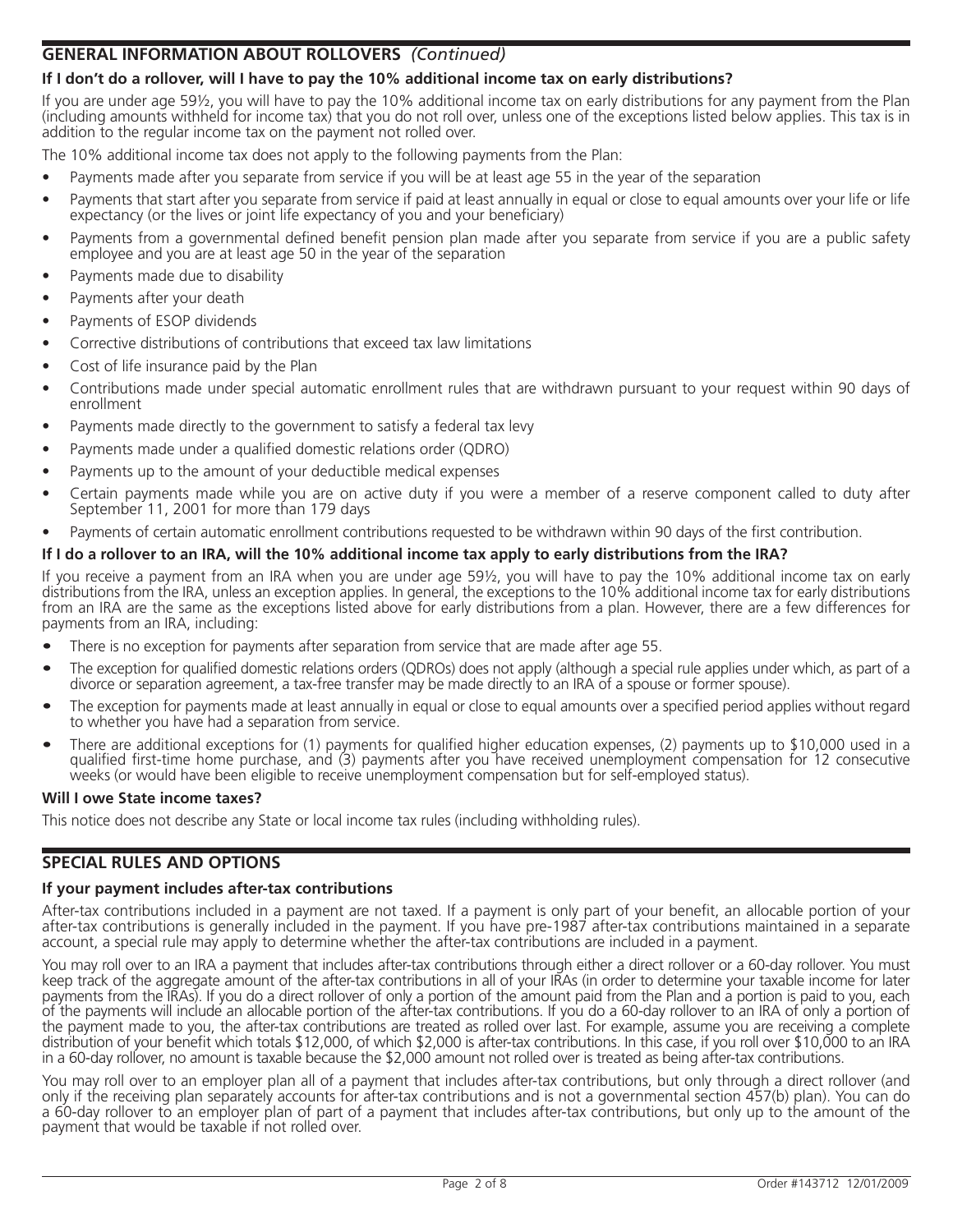# **SPECIAL RULES AND OPTIONS** *(Continued)*

## **If you miss the 60-day rollover deadline**

Generally, the 60-day rollover deadline cannot be extended. However, the IRS has the limited authority to waive the deadline under certain extraordinary circumstances, such as when external events prevented you from completing the rollover by the 60-day rollover deadline. To apply for a waiver, you must file a private letter ruling request with the IRS. Private letter ruling requests require the payment of a nonrefundable user fee. For more information, see IRS Publication 590, Individual Retirement Arrangements (IRAs).

## **If your payment includes employer stock that you do not roll over**

If you do not do a rollover, you can apply a special rule to payments of employer stock (or other employer securities) that are either attributable to after-tax contributions or paid in a lump sum after separation from service (or after age 59½, disability, or the participant's death). Under the special rule, the net unrealized appreciation on the stock will not be taxed when distributed from the Plan and will be taxed at capital gain rates when you sell the stock. Net unrealized appreciation is generally the increase in the value of employer stock after it was acquired by the Plan. If you do a rollover for a payment that includes employer stock (for example, by selling the stock and rolling over the proceeds within 60 days of the payment), the special rule relating to the distributed employer stock will not apply to any subsequent payments from the IRA or employer plan. The Plan administrator can tell you the amount of any net unrealized appreciation.

### **If you have an outstanding loan that is being offset**

If you have an outstanding loan from the Plan, your Plan benefit may be offset by the amount of the loan, typically when your employment ends. The loan offset amount is treated as a distribution to you at the time of the offset and will be taxed (including the 10% additional income tax on early distributions, unless an exception applies) unless you do a 60-day rollover in the amount of the loan offset to an IRA or employer plan.

#### **If you were born on or before January 1, 1936**

If you were born on or before January 1, 1936 and receive a lump sum distribution that you do not roll over, special rules for calculating the amount of the tax on the payment might apply to you. For more information, see IRS Publication 575, Pension and Annuity Income.

### **If your payment is from a governmental section 457(b) plan**

If the Plan is a governmental section 457(b) plan, the same rules described elsewhere in this notice generally apply, allowing you to roll over the payment to an IRA or an employer plan that accepts rollovers. One difference is that, if you do not do a rollover, you will not have to pay the 10% additional income tax on early distributions from the Plan even if you are under age 59½ (unless the payment is from a separate account holding rollover contributions that were made to the Plan from a tax-qualified plan, a section 403(b) plan, or an IRA). However, if you do a rollover to an IRA or to an employer plan that is not a governmental section 457(b) plan, a later distribution made before age 591/2 will be subject to the 10% additional income tax on early distributions (unless an exception applies). Other differences are that you cannot do a rollover if the payment is due to an "unforeseeable emergency" and the special rules under "If your payment includes employer stock that you do not roll over" and "If you were born on or before January 1, 1936" do not apply.

#### If you are an eligible retired public safety officer and your pension payment is used to pay for health coverage or **qualifi ed long-term care insurance**

If the Plan is a governmental plan, you retired as a public safety officer, and your retirement was by reason of disability or was after normal retirement age, you can exclude from your taxable income plan payments paid directly as premiums to an accident or health plan (or a qualified long-term care insurance contract) that your employer maintains for you, your spouse, or your dependents, up to a maximum of \$3,000 annually. For this purpose, a public safety officer is a law enforcement officer, firefighter, chaplain, or member of a rescue squad or ambulance crew.

#### **If you roll over your payment to a Roth IRA**

You can roll over a payment from the Plan made before January 1, 2010 to a Roth IRA only if your modified adjusted gross income is not more than \$100,000 for the year the payment is made to you and, if married, you fi le a joint return. These limitations do not apply to payments made to you from the Plan after 2009. If you wish to roll over the payment to a Roth IRA, but you are not eligible to do a rollover to a Roth IRA until after 2009, you can do a rollover to a traditional IRA and then, after 2009, elect to convert the traditional IRA into a Roth IRA.

If you roll over the payment to a Roth IRA, a special rule applies under which the amount of the payment rolled over (reduced by any aftertax amounts) will be taxed. However, the 10% additional income tax on early distributions will not apply (unless you take the amount rolled over out of the Roth IRA within 5 years, counting from January 1 of the year of the rollover). For payments from the Plan during 2010 that are rolled over to a Roth IRA, the taxable amount can be spread over a 2-year period starting in 2011.

If you roll over the payment to a Roth IRA, later payments from the Roth IRA that are qualified distributions will not be taxed (including earnings after the rollover). A qualified distribution from a Roth IRA is a payment made after you are age 59½ (or after your death or disability, or as a qualified first-time homebuyer distribution of up to \$10,000) and after you have had a Roth IRA for at least 5 years. In applying this 5-year rule, you count from January 1 of the year for which your first contribution was made to a Roth IRA. Payments from the Roth IRA that are not qualified distributions will be taxed to the extent of earnings after the rollover, including the 10% additional income tax on early distributions (unless an exception applies). You do not have to take required minimum distributions from a Roth IRA during your lifetime. For more information, see IRS Publication 590, Individual Retirement Arrangements (IRAs).

You cannot roll over a payment from the Plan to a designated Roth account in an employer plan.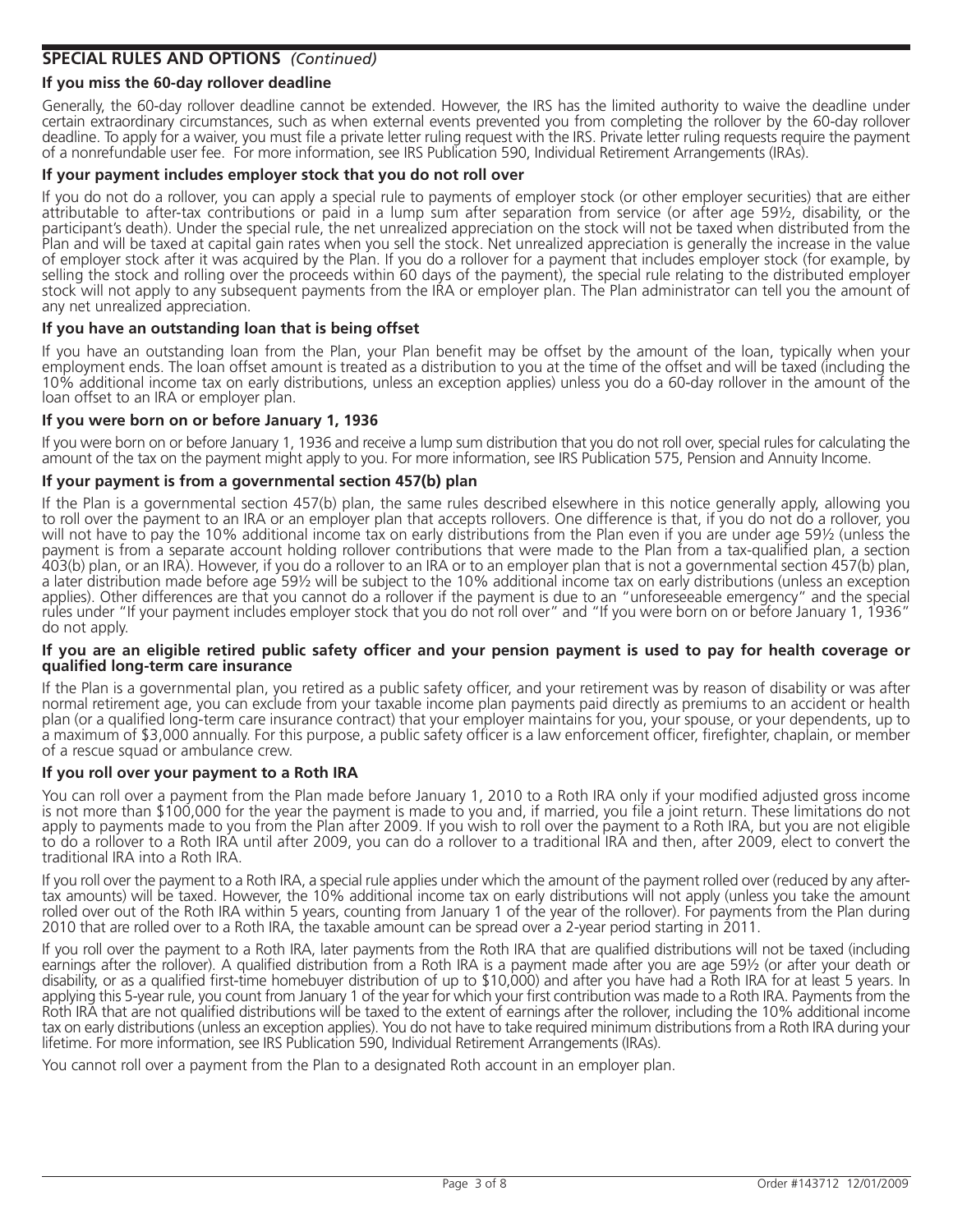# **SPECIAL RULES AND OPTIONS** *(Continued)*

#### **If you are not a plan participant**

**Payments after death of the participant.** If you receive a distribution after the participant's death that you do not roll over, the distribution will generally be taxed in the same manner described elsewhere in this notice. However, the 10% additional income tax on early distributions and the special rules for public safety officers do not apply, and the special rule described under the section "If you were born on or before January 1, 1936" applies only if the participant was born on or before January 1, 1936.

**If you are a surviving spouse.** If you receive a payment from the Plan as the surviving spouse of a deceased participant, you have the same rollover options that the participant would have had, as described elsewhere in this notice. In addition, if you choose to do a rollover to an IRA, you may treat the IRA as your own or as an inherited IRA.

An IRA you treat as your own is treated like any other IRA of yours, so that payments made to you before you are age 59½ will be subject to the 10% additional income tax on early distributions (unless an exception applies) and required minimum distributions from your IRA do not have to start until after you are age 70½.

If you treat the IRA as an inherited IRA, payments from the IRA will not be subject to the 10% additional income tax on early distributions. However, if the participant had started taking required minimum distributions, you will have to receive required minimum distributions from the inherited IRA. If the participant had not started taking required minimum distributions from the Plan, you will not have to start receiving required minimum distributions from the inherited IRA until the year the participant would have been age 70½.

**If you are a surviving beneficiary other than a spouse.** If you receive a payment from the Plan because of the participant's death and you are a designated beneficiary other than a surviving spouse, the only rollover option you have is to do a direct rollover to an inherited IRA. Payments from the inherited IRA will not be subject to the 10% additional income tax on early distributions. You will have to receive required minimum distributions from the inherited IRA.

**Payments under a qualified domestic relations order.** If you are the spouse or former spouse of the participant who receives a payment from the Plan under a qualified domestic relations order (QDRO), you generally have the same options the participant would have (for example, you may roll over the payment to your own IRA or an eligible employer plan that will accept it). Payments under the QDRO will not be subject to the 10% additional income tax on early distributions.

#### **If you are a nonresident alien**

If you are a nonresident alien and you do not do a direct rollover to a U.S. IRA or U.S. employer plan, instead of withholding 20%, the Plan is generally required to withhold 30% of the payment for federal income taxes. If the amount withheld exceeds the amount of tax you owe (as may happen if you do a 60-day rollover), you may request an income tax refund by filing Form 1040NR and attaching your Form 1042-S. See Form W-8BEN for claiming that you are entitled to a reduced rate of withholding under an income tax treaty. For more information, see also IRS Publication 519, U.S. Tax Guide for Aliens, and IRS Publication 515, Withholding of Tax on Nonresident Aliens and Foreign Entities.

#### **Other special rules**

If a payment is one in a series of payments for less than 10 years, your choice whether to make a direct rollover will apply to all later payments in the series (unless you make a different choice for later payments).

If your payments for the year are less than \$200 (not including payments from a designated Roth account in the Plan), the Plan is not required to allow you to do a direct rollover and is not required to withhold for federal income taxes. However, you may do a 60-day rollover.

Unless you elect otherwise, a mandatory cashout of more than \$1,000 (not including payments from a designated Roth account in the Plan) will be directly rolled over to an IRA chosen by the Plan administrator or the payor. A mandatory cashout is a payment from a plan to a participant made before age 62 (or normal retirement age, if later) and without consent, where the participant's benefit does not exceed \$5,000 (not including any amounts held under the plan as a result of a prior rollover made to the plan).

You may have special rollover rights if you recently served in the U.S. Armed Forces. For more information, see IRS Publication 3, Armed Forces' Tax Guide.

## **FOR MORE INFORMATION**

You may wish to consult with the Plan administrator or payor, or a professional tax advisor, before taking a payment from the Plan. Also, you can find more detailed information on the federal tax treatment of payments from employer plans in: IRS Publication 575, Pension and Annuity Income; IRS Publication 590, Individual Retirement Arrangements (IRAs); and IRS Publication 571, Tax-Sheltered Annuity Plans (403(b) Plans). These publications are available from a local IRS office, on the web at www.irs.gov, or by calling 1-800-TAX-FORM.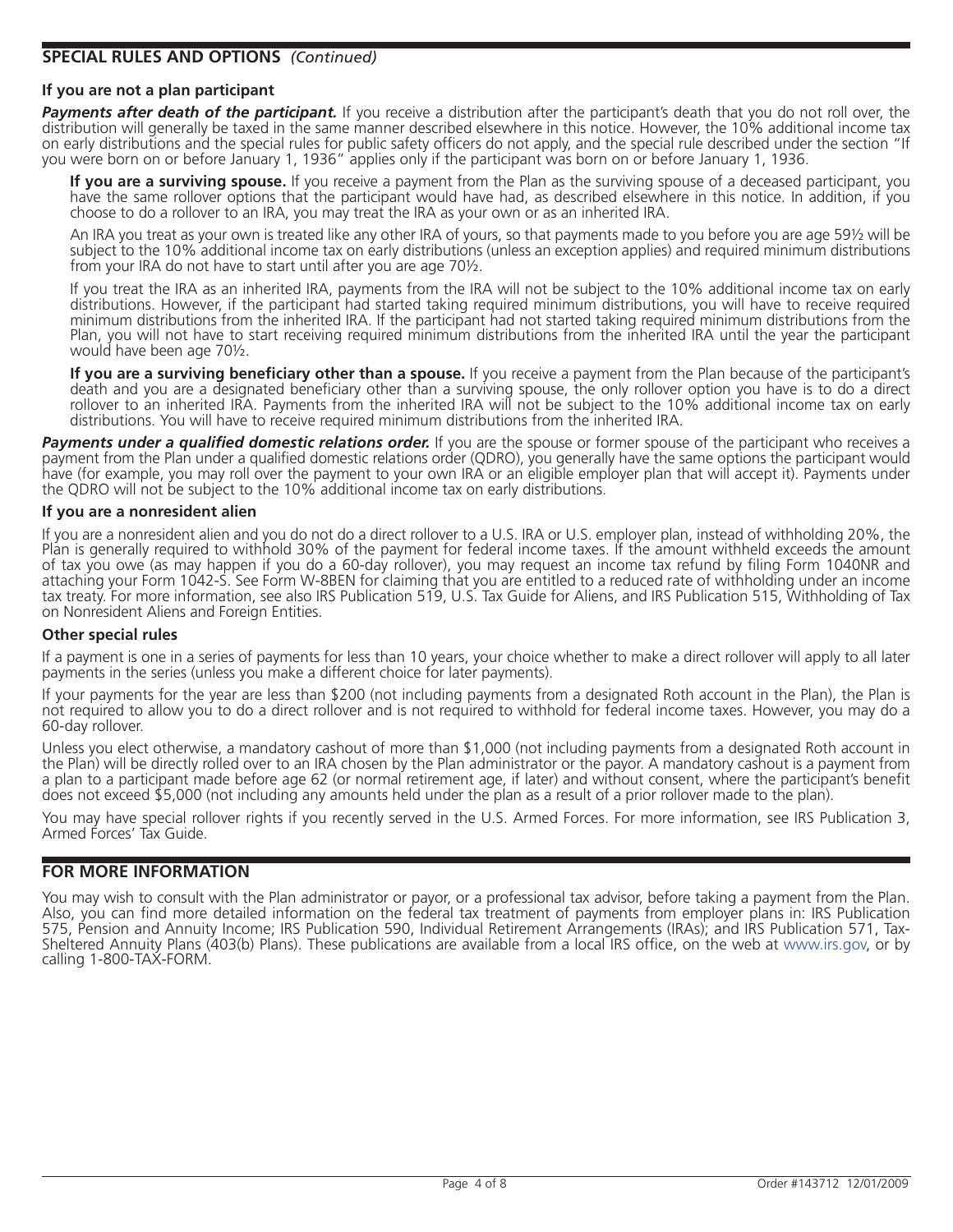# SPECIAL TAX NOTICE REGARDING PAYMENTS FROM A DESIGNATED ROTH ACCOUNT

ING Life Insurance and Annuity Company ("ILIAC") ING Institutional Plan Services, LLC ("IIPS") *Members of the ING family of companies* PO Box 990063 Hartford, CT 06199-0063



# **YOUR ROLLOVER OPTIONS**

You are receiving this notice because all or a portion of a payment you are receiving is eligible to be rolled over to a Roth IRA or designated Roth account in an employer plan. This notice is intended to help you decide whether to do a rollover.

*This notice describes the rollover rules that apply to payments from the Plan that are from a designated Roth account.* If you also receive a payment from the Plan that is not from a designated Roth account, see page 1 for that payment, and the Plan administrator or the payor will tell you the amount that is being paid from each account.

Rules that apply to most payments from a designated Roth account are described in the "General Information About Rollovers" section. Special rules that only apply in certain circumstances are described in the "Special Rules and Options" section.

## **GENERAL INFORMATION ABOUT ROLLOVERS**

#### **How can a rollover affect my taxes?**

After-tax contributions included in a payment from a designated Roth account are not taxed, but earnings might be taxed. The tax treatment of earnings included in the payment depends on whether the payment is a qualified distribution. If a payment is only part of your designated Roth account, the payment will include an allocable portion of the earnings in your designated Roth account.

If the payment from the Plan is not a qualified distribution and you do not do a rollover to a Roth IRA or a designated Roth account in an employer plan, you will be taxed on the earnings in the payment. If you are under age 59½, a 10% additional income tax on early distributions will also apply to the earnings (unless an exception applies). However, if you do a rollover, you will not have to pay taxes currently on the earnings and you will not have to pay taxes later on payments that are qualified distributions.

If the payment from the Plan is a qualified distribution, you will not be taxed on any part of the payment even if you do not do a rollover. If you do a rollover, you will not be taxed on the amount you roll over and any earnings on the amount you roll over will not be taxed if paid later in a qualified distribution.

A qualified distribution from a designated Roth account in the Plan is a payment made after you are age 59½ (or after your death or disability) and after you have had a designated Roth account in the Plan for at least 5 years. In applying the 5-year rule, you count from January 1 of the year your first contribution was made to the designated Roth account. However, if you did a direct rollover to a designated Roth account in the Plan from a designated Roth account in another employer plan, your participation will count from January 1 of the year your first contribution was made to the designated Roth account in the Plan or, if earlier, to the designated Roth account in the other employer plan.

#### **Where may I roll over the payment?**

You may roll over the payment to either a Roth IRA (a Roth individual retirement account or Roth individual retirement annuity) or a designated Roth account in an employer plan (a tax-qualified plan or section 403(b) plan) that will accept the rollover. The rules of the Roth IRA or employer plan that holds the rollover will determine your investment options, fees, and rights to payment from the Roth IRA or employer plan (for example, no spousal consent rules apply to Roth IRAs and Roth IRAs may not provide loans). Further, the amount rolled over will become subject to the tax rules that apply to the Roth IRA or the designated Roth account in the employer plan. In general, these tax rules are similar to those described elsewhere in this notice, but differences include:

- If you do a rollover to a Roth IRA, all of your Roth IRAs will be considered for purposes of determining whether you have satisfied the 5-year rule (counting from January 1 of the year for which your first contribution was made to any of your Roth IRAs).
- If you do a rollover to a Roth IRA, you will not be required to take a distribution from the Roth IRA during your lifetime and you must keep track of the aggregate amount of the after-tax contributions in all of your Roth IRAs (in order to determine your taxable income for later Roth IRA payments that are not qualified distributions).
- Eligible rollover distributions from a Roth IRA can only be rolled over to another Roth IRA.

### **How do I do a rollover?**

There are two ways to do a rollover. You can either do a direct rollover or a 60-day rollover.

If you do a direct rollover, the Plan will make the payment directly to your Roth IRA or designated Roth account in an employer plan. You should contact the Roth IRA sponsor or the administrator of the employer plan for information on how to do a direct rollover.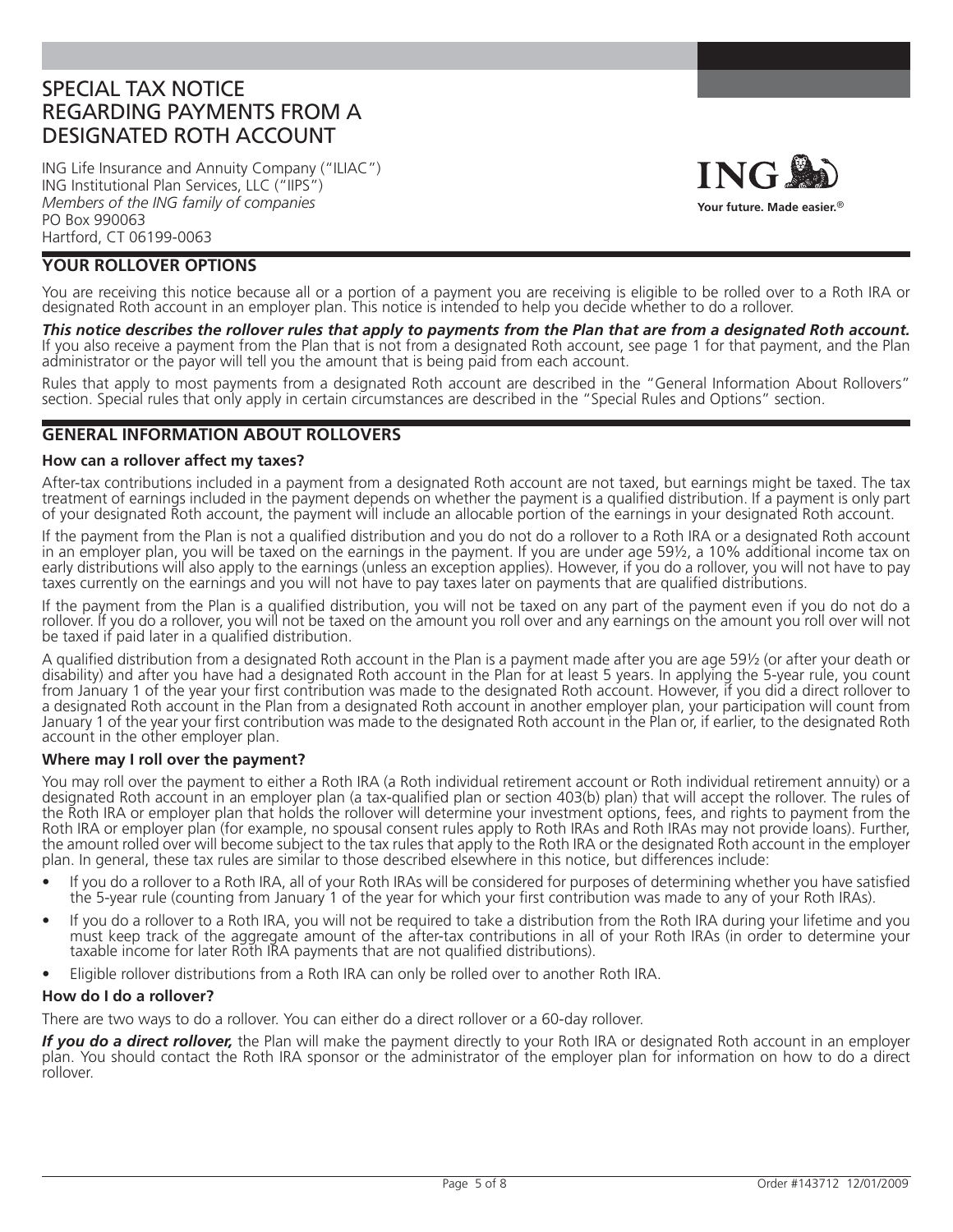# **GENERAL INFORMATION ABOUT ROLLOVERS** *(Continued)*

*If you do not do a direct rollover,* you may still do a rollover by making a deposit within 60 days into a Roth IRA, whether the payment is a qualified or non-qualified distribution. In addition, you can do a rollover by making a deposit within 60 days into a designated Roth account in an employer plan if the payment is a non-qualified distribution and the rollover does not exceed the amount of the earnings in the payment. You cannot do a 60-day rollover to an employer plan of any part of a qualified distribution. If you receive a distribution that is a non-qualified distribution and you do not roll over an amount at least equal to the earnings allocable to the distribution, you will be taxed on the amount of those earnings not rolled over, including the 10% additional income tax on early distributions if you are under age 59½ (unless an exception applies).

If you do a direct rollover of only a portion of the amount paid from the Plan and a portion is paid to you, each of the payments will include an allocable portion of the earnings in your designated Roth account.

If you do not do a direct rollover and the payment is not a qualified distribution, the Plan is required to withhold 20% of the earnings for federal income taxes (up to the amount of cash and property received other than employer stock). This means that, in order to roll over the entire payment in a 60-day rollover to a Roth IRA, you must use other funds to make up for the 20% withheld.

## **How much may I roll over?**

If you wish to do a rollover, you may roll over all or part of the amount eligible for rollover. Any payment from the Plan is eligible for rollover, except:

- Certain payments spread over a period of at least 10 years or over your life or life expectancy (or the lives or joint life expectancy of you and your beneficiary)
- Required minimum distributions after age 70½ (or after death)
- Hardship distributions
- ESOP dividends
- Corrective distributions of contributions that exceed tax law limitations
- Loans treated as deemed distributions (for example, loans in default due to missed payments before your employment ends)
- Cost of life insurance paid by the Plan
- Contributions made under special automatic enrollment rules that are withdrawn pursuant to your request within 90 days of enrollment
- Amounts treated as distributed because of a prohibited allocation of S corporation stock under an ESOP (also, there will generally be adverse tax consequences if S corporation stock is held by an IRA).

The Plan administrator or the payor can tell you what portion of a payment is eligible for rollover.

## **If I don't do a rollover, will I have to pay the 10% additional income tax on early distributions?**

If a payment is not a qualified distribution and you are under age  $59\frac{1}{2}$ , you will have to pay the 10% additional income tax on early distributions with respect to the earnings allocated to the payment that you do not roll over (including amounts withheld for income tax), unless one of the exceptions listed below applies. This tax is in addition to the regular income tax on the earnings not rolled over.

The 10% additional income tax does not apply to the following payments from the Plan:

- Payments made after you separate from service if you will be at least age 55 in the year of the separation
- Payments that start after you separate from service if paid at least annually in equal or close to equal amounts over your life or life expectancy (or the lives or joint life expectancy of you and your beneficiary)
- Payments made due to disability
- Payments after your death
- Payments of ESOP dividends
- Corrective distributions of contributions that exceed tax law limitations
- Cost of life insurance paid by the Plan
- Contributions made under special automatic enrollment rules that are withdrawn pursuant to your request within 90 days of enrollment
- Payments made directly to the government to satisfy a federal tax levy
- Payments made under a qualified domestic relations order (QDRO)
- Payments up to the amount of your deductible medical expenses
- Certain payments made while you are on active duty if you were a member of a reserve component called to duty after September 11, 2001 for more than 179 days
- Payments of certain automatic enrollment contributions requested to be withdrawn within 90 days of the first contribution.

# **If I do a rollover to a Roth IRA, will the 10% additional income tax apply to early distributions from the IRA?**

If you receive a payment from a Roth IRA when you are under age 59½, you will have to pay the 10% additional income tax on early distributions on the earnings paid from the Roth IRA, unless an exception applies or the payment is a qualified distribution. In general, the exceptions to the 10% additional income tax for early distributions from a Roth IRA listed above are the same as the exceptions for early distributions from a plan.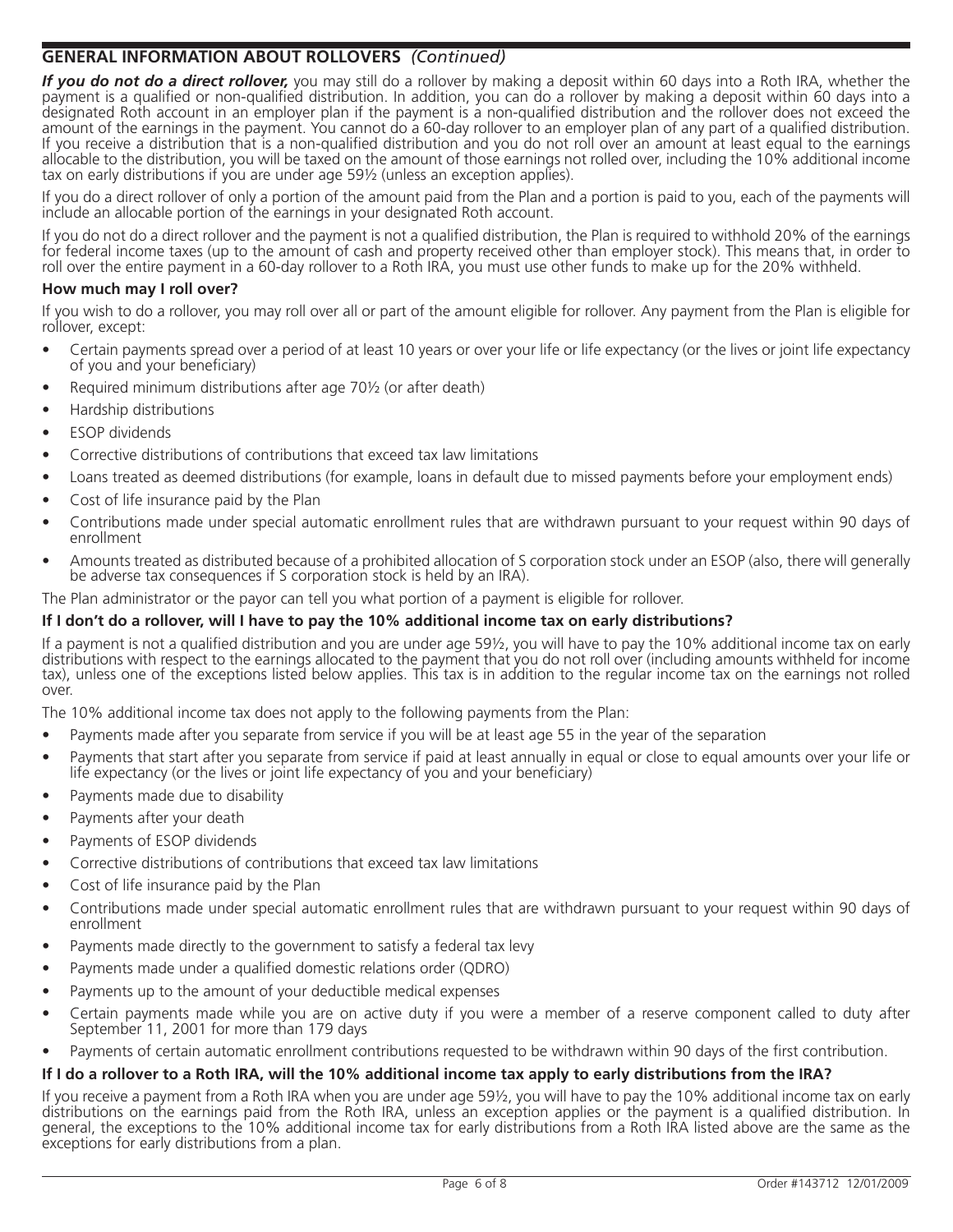# **GENERAL INFORMATION ABOUT ROLLOVERS** *(Continued)*

However, there are a few differences for payments from a Roth IRA, including:

- There is no special exception for payments after separation from service.
- The exception for qualified domestic relations orders (QDROs) does not apply (although a special rule applies under which, as part of a divorce or separation agreement, a tax-free transfer may be made directly to a Roth IRA of a spouse or former spouse).
- The exception for payments made at least annually in equal or close to equal amounts over a specified period applies without regard to whether you have had a separation from service.
- There are additional exceptions for (1) payments for qualified higher education expenses, (2) payments up to \$10,000 used in a qualified first-time home purchase, and (3) payments after you have received unemployment compensation for 12 consecutive weeks (or would have been eligible to receive unemployment compensation but for self-employed status).

#### **Will I owe State income taxes?**

This notice does not describe any State or local income tax rules (including withholding rules).

# **SPECIAL RULES AND OPTIONS**

## **If you miss the 60-day rollover deadline**

Generally, the 60-day rollover deadline cannot be extended. However, the IRS has the limited authority to waive the deadline under certain extraordinary circumstances, such as when external events prevented you from completing the rollover by the 60-day rollover deadline. To apply for a waiver, you must file a private letter ruling request with the IRS. Private letter ruling requests require the payment of a nonrefundable user fee. For more information, see IRS Publication 590, Individual Retirement Arrangements (IRAs).

### **If your payment includes employer stock that you do not roll over**

If you receive a payment that is not a qualified distribution and you do not roll it over, you can apply a special rule to payments of employer stock (or other employer securities) that are paid in a lump sum after separation from service (or after age 59½, disability, or the participant's death). Under the special rule, the net unrealized appreciation on the stock included in the earnings in the payment will not be taxed when distributed to you from the Plan and will be taxed at capital gain rates when you sell the stock. If you do a rollover to a Roth IRA for a non-qualified distribution that includes employer stock (for example, by selling the stock and rolling over the proceeds within 60 days of the distribution), you will not have any taxable income and the special rule relating to the distributed employer stock will not apply to any subsequent payments from the Roth IRA or employer plan. Net unrealized appreciation is generally the increase in the value of the employer stock after it was acquired by the Plan. The Plan administrator can tell you the amount of any net unrealized appreciation.

If you receive a payment that is a qualified distribution that includes employer stock and you do not roll it over, your basis in the stock (used to determine gain or loss when you later sell the stock) will equal the fair market value of the stock at the time of the payment from the Plan.

### **If you have an outstanding loan that is being offset**

If you have an outstanding loan from the Plan, your Plan benefit may be offset by the amount of the loan, typically when your employment ends. The loan offset amount is treated as a distribution to you at the time of the offset and, if the distribution is a non-<br>qualified distribution, the earnings in the loan offset will be taxed (including the unless an exception applies) unless you do a 60-day rollover in the amount of the earnings in the loan offset to a Roth IRA or designated Roth account in an employer plan.

### If you receive a non-qualified distribution and you were born on or before January 1, 1936

If you were born on or before January 1, 1936, and receive a lump sum distribution that is not a qualified distribution and that you do not roll over, special rules for calculating the amount of the tax on the earnings in the payment might apply to you. For more information, see IRS Publication 575, Pension and Annuity Income.

#### If you receive a non-qualified distribution, are an eligible retired public safety officer, and your pension payment is used to pay for health coverage or qualified long-term care insurance

If the Plan is a governmental plan, you retired as a public safety officer, and your retirement was by reason of disability or was after normal retirement age, you can exclude from your taxable income non-qualified distributions paid directly as premiums to an accident or health plan (or a qualified long-term care insurance contract) that your employer maintains for you, your spouse, or your dependents, up to a maximum of \$3,000 annually. For this purpose, a public safety officer is a law enforcement officer, firefighter, chaplain, or member of a rescue squad or ambulance crew.

### **If you are not a plan participant**

**Payments after death of the participant.** If you receive a distribution after the participant's death that you do not roll over, the distribution will generally be taxed in the same manner described elsewhere in this notice. However, whether the payment is a qualified distribution generally depends on when the participant first made a contribution to the designated Roth account in the Plan. Also, the 10% additional income tax on early distributions and the special rules for public safety officers do not apply, and the special rule described under the section "If you receive a non-qualified distribution and you were born on or before January 1, 1936" applies only if the participant was born on or before January 1, 1936.

**If you are a surviving spouse.** If you receive a payment from the Plan as the surviving spouse of a deceased participant, you have the same rollover options that the participant would have had, as described elsewhere in this notice. In addition, if you choose to do a rollover to a Roth IRA, you may treat the Roth IRA as your own or as an inherited Roth IRA.